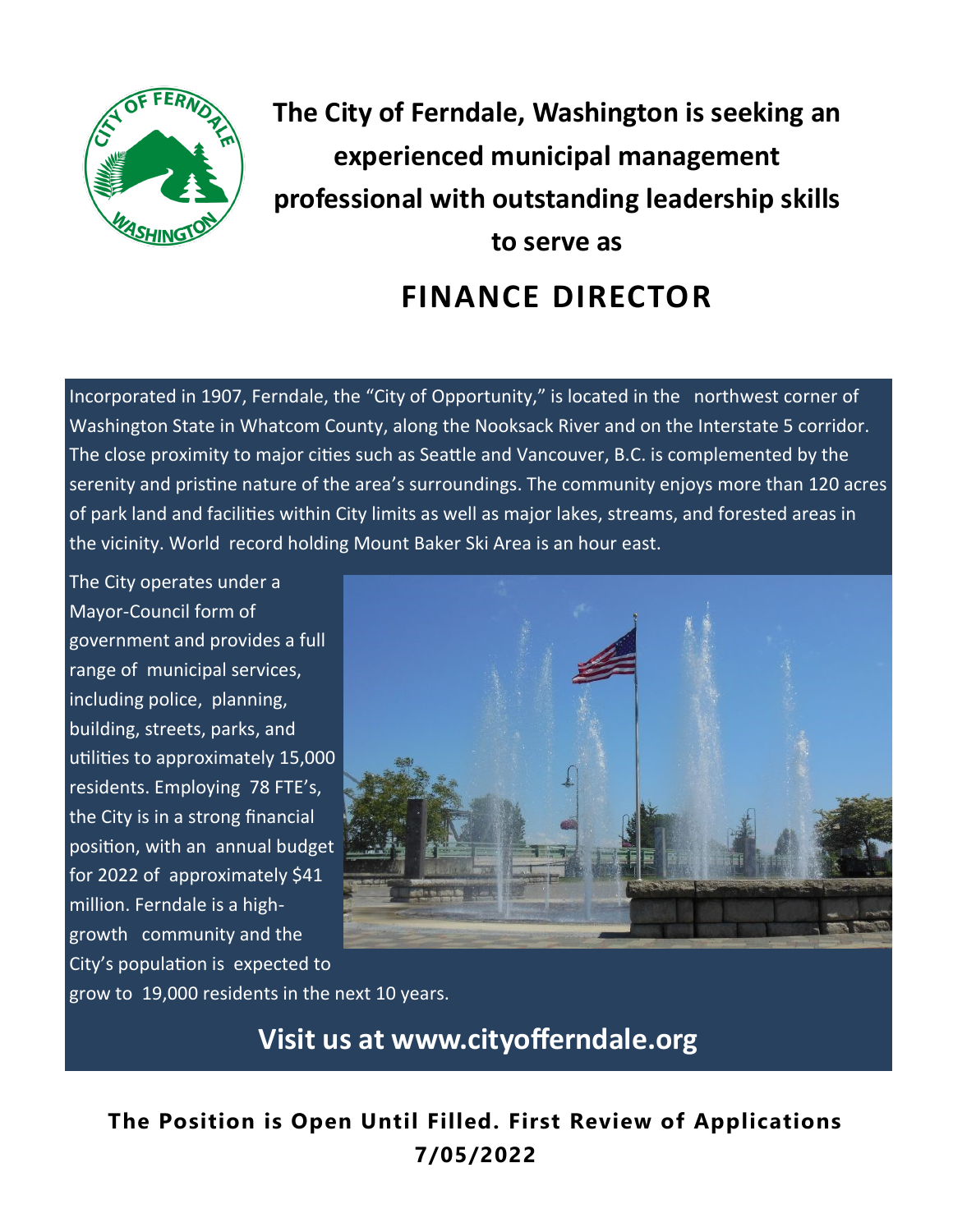# **The Ideal Candidate**

The City of Ferndale seeks a Finance Director who is a forward thinker, capable of leading the Finance Department to meet the evolving needs of the organization. The



Director will collaborate with city leadership and Finance Department staff to identify solutions to complex issues impacting multiple departments with diverse perspectives. The successful candidate must have a collaborative management style, good judgment and political awareness in working with elected officials, community members, and staff. In addition, the successful candidate is a strategic and visionary leader who will be given the opportunity to continue to streamline financial operations, day-to-day processes, the digitization of materials, to develop long-range financial strategies, and to participate in grant writing and diversifying the City's funding opportunities.

## **The Department**

The Ferndale Finance Department includes the Director and four fulltime Finance employees that are supervised by the Director. The department is responsible for planning, directing, and managing the city's financial operations, including finance, accounting, budget, payroll, risk management, purchasing, and utility billing. Current projects in the Department include: standard municipal reports and accountability, including annual audits, budget preparation and administration, annual and year-end reports.

# **To Apply**

To be eligible for consideration, a City employment application, resume and cover letter must be received at the address listed below.

A complete job description and employment application are attached.

**City of Ferndale City Clerk/Human Resources P.O. Box 936 Ferndale, WA 98248 By Email: Send an electronic application packet to [susanduncan@cityofferndale.org](mailto:susanduncan@cityofferndale.org)**

## **Compensation**

The salary range for this position is \$100,000—120,000/year, dependent upon experience and qualifications

The City provides an excellent benefit package including:

Vacation Leave starting at 25 days per year, accruing on a per-pay-period basis

Holidays—Fifteen (15) per year

Sick Leave—Fifteen (15) days per year, accruing on a per-pay-period basis

Medical, Dental, and Vision Insurance

Retirement through Washington State Retirement Systems

> Employer-provided deferred compensation

Basic Life Insurance plus Option for Additional Coverage

Employee Assistance Program

## **Education & Experience**

- A Bachelor's Degree in Finance. CPA is highly desirable, but not required
- At least five years of increasingly responsible finance management experience, preferably with a municipality or other government entity
- At least three years of supervisory experience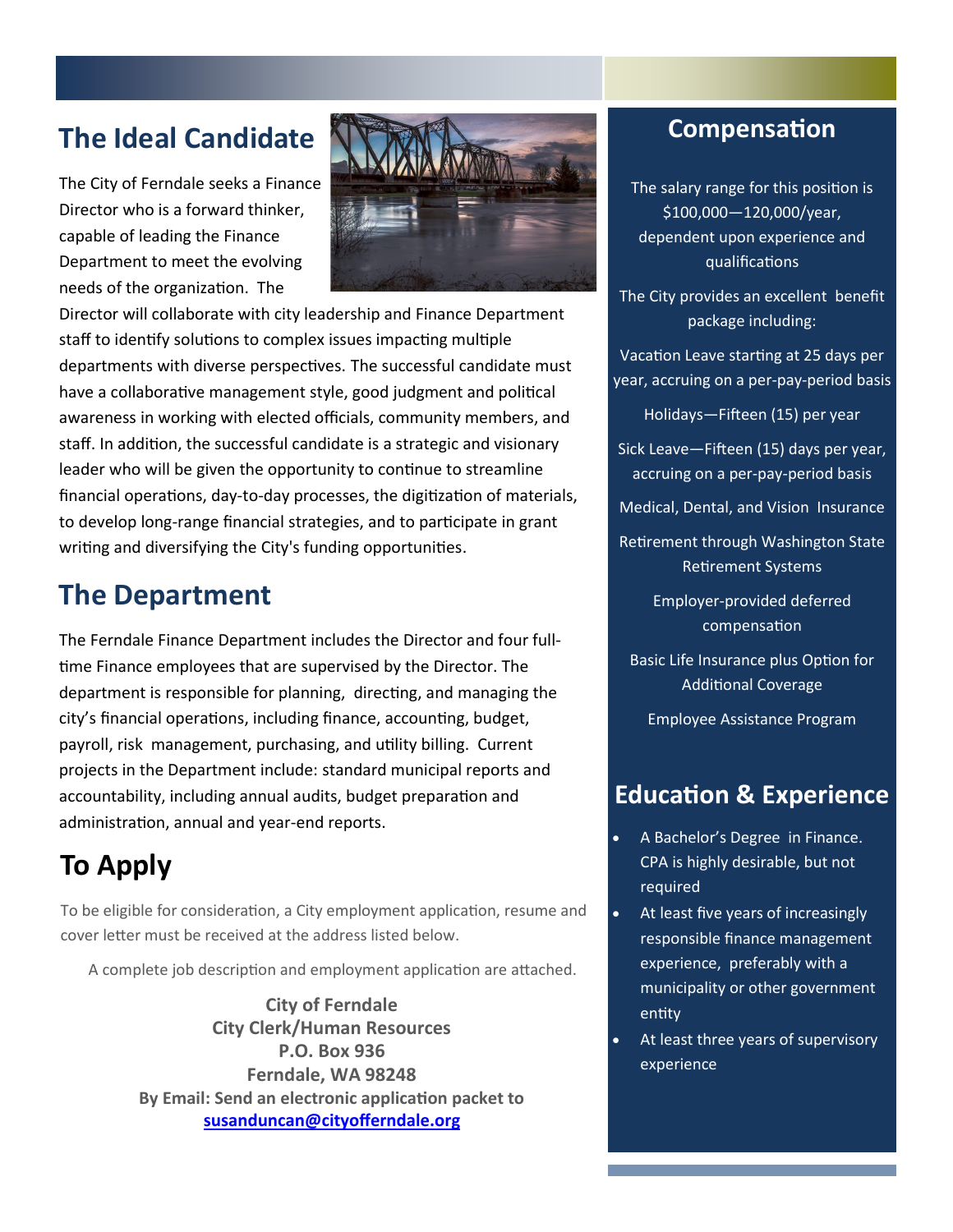## CITY OF FERNDALE APPLICATION FOR EMPLOYMENT

We consider applicants for all positions without regard to race, color, religion, creed, gender, national origin, age, disability, marital or veteran status, sexual orientation, or any other legally protected status.

|                                                                                                                                                                                            | (PLEASE PRINT)     |                    |                     |    |
|--------------------------------------------------------------------------------------------------------------------------------------------------------------------------------------------|--------------------|--------------------|---------------------|----|
| Position(s) Applied For                                                                                                                                                                    |                    |                    | Date of Application |    |
| How did you learn about us?<br>Advertisement Friend Walk-in Employment Agency                                                                                                              | Relative<br>Other: |                    |                     |    |
| Last Name                                                                                                                                                                                  | <b>First Name</b>  |                    | Middle Name         |    |
| Address                                                                                                                                                                                    | City               | State              | Zip Code            |    |
| Mailing Address: (if different)                                                                                                                                                            |                    |                    |                     |    |
| Telephone Number(s)                                                                                                                                                                        |                    | Email address      |                     |    |
| Are you at least 18 years of age, can you provide required proof of your eligibility to work?                                                                                              |                    |                    | Yes                 | No |
| Have you previously filed an application with the City of Ferndale?:                                                                                                                       |                    |                    | Yes                 | No |
|                                                                                                                                                                                            |                    | If Yes, give date: |                     |    |
| Have you previously been employed with the City of Ferndale?:                                                                                                                              |                    |                    | Yes                 | No |
|                                                                                                                                                                                            |                    | If Yes, give date: |                     |    |
| Are you currently employed?                                                                                                                                                                |                    |                    | Yes                 | No |
| May we contact your present employer?                                                                                                                                                      |                    |                    | Yes                 | No |
| Are you prevented from lawfully becoming employed in this country because of Visa or<br>Immigration Status? Proof of citizenship or immigration status will be required<br>upon employment |                    |                    | Yes                 | Νo |
| On what date would you be available for work?                                                                                                                                              |                    |                    |                     |    |
| <b>Full Time</b><br>Are you available to work:                                                                                                                                             | Part Time          | Shift Work         | Temporary           |    |
| Are you currently on "lay-0ff" status and subject to recall?                                                                                                                               |                    |                    | Yes                 | No |
| Can you travel if a job requires it?                                                                                                                                                       |                    |                    | Yes                 | No |

### **WE ARE AN EQUAL OPPORTUNITY EMPLOYER**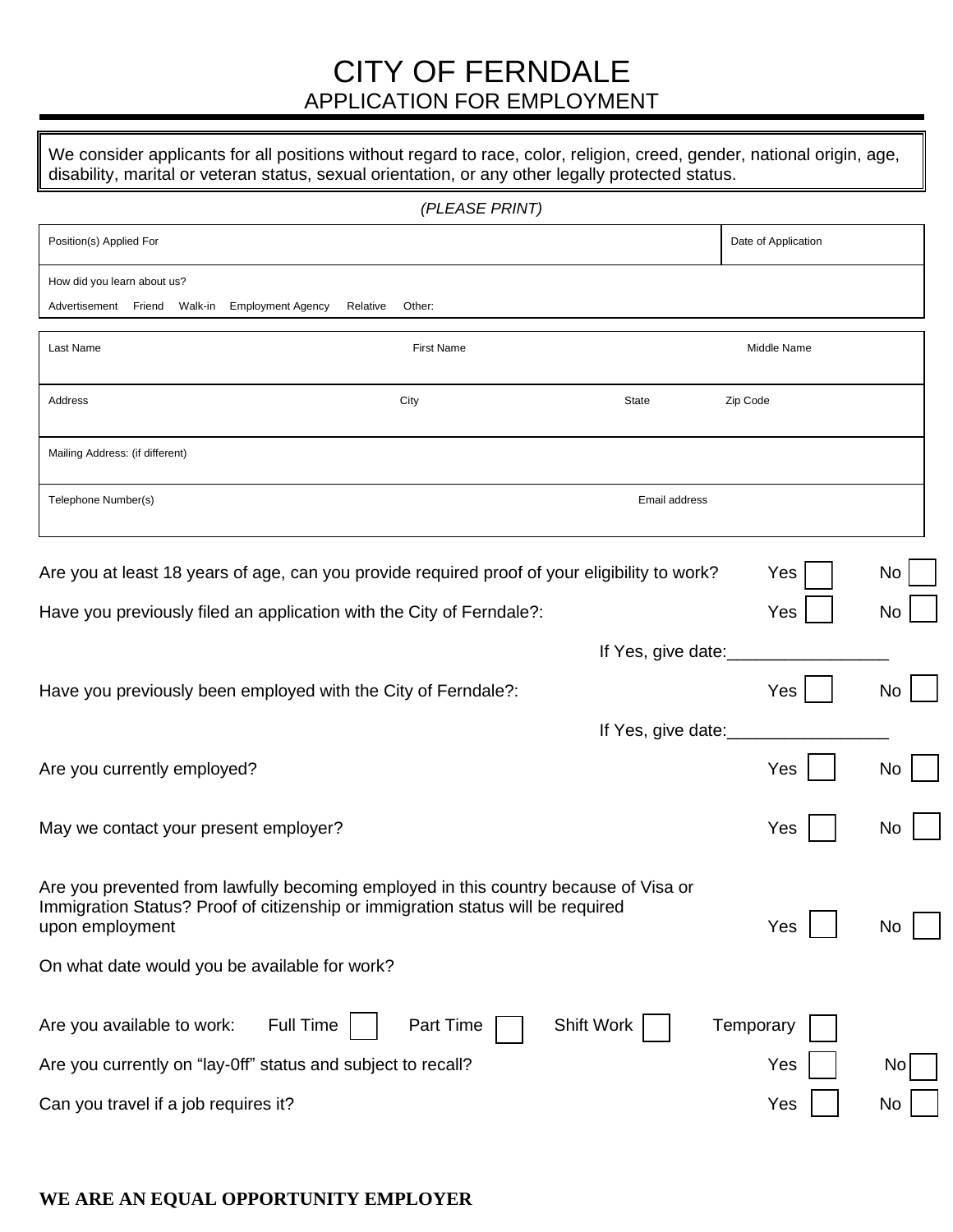## **Education**

|                             | <b>Name and Address</b><br>of School | <b>Course</b><br>of Study | Years<br>Completed | Diploma<br><b>Degree</b> |
|-----------------------------|--------------------------------------|---------------------------|--------------------|--------------------------|
| Elementary<br><b>School</b> |                                      |                           |                    |                          |
| High<br><b>School</b>       |                                      |                           |                    |                          |
| Undergraduate<br>College    |                                      |                           |                    |                          |
| Graduate<br>Professional    |                                      |                           |                    |                          |
| Other<br>(Specify)          |                                      |                           |                    |                          |

| Indicate any foreign languages you can speak, read and / or write |               |             |             |  |
|-------------------------------------------------------------------|---------------|-------------|-------------|--|
|                                                                   | <b>FLUENT</b> | <b>GOOD</b> | <b>FAIR</b> |  |
| <b>SPEAK</b>                                                      |               |             |             |  |
| READ                                                              |               |             |             |  |
| WRITE                                                             |               |             |             |  |

|  |  | Describe any specialized training, apprenticeships, skills and extra-curricular activities: |
|--|--|---------------------------------------------------------------------------------------------|
|  |  |                                                                                             |

Describe any job-related training received in the United States Military: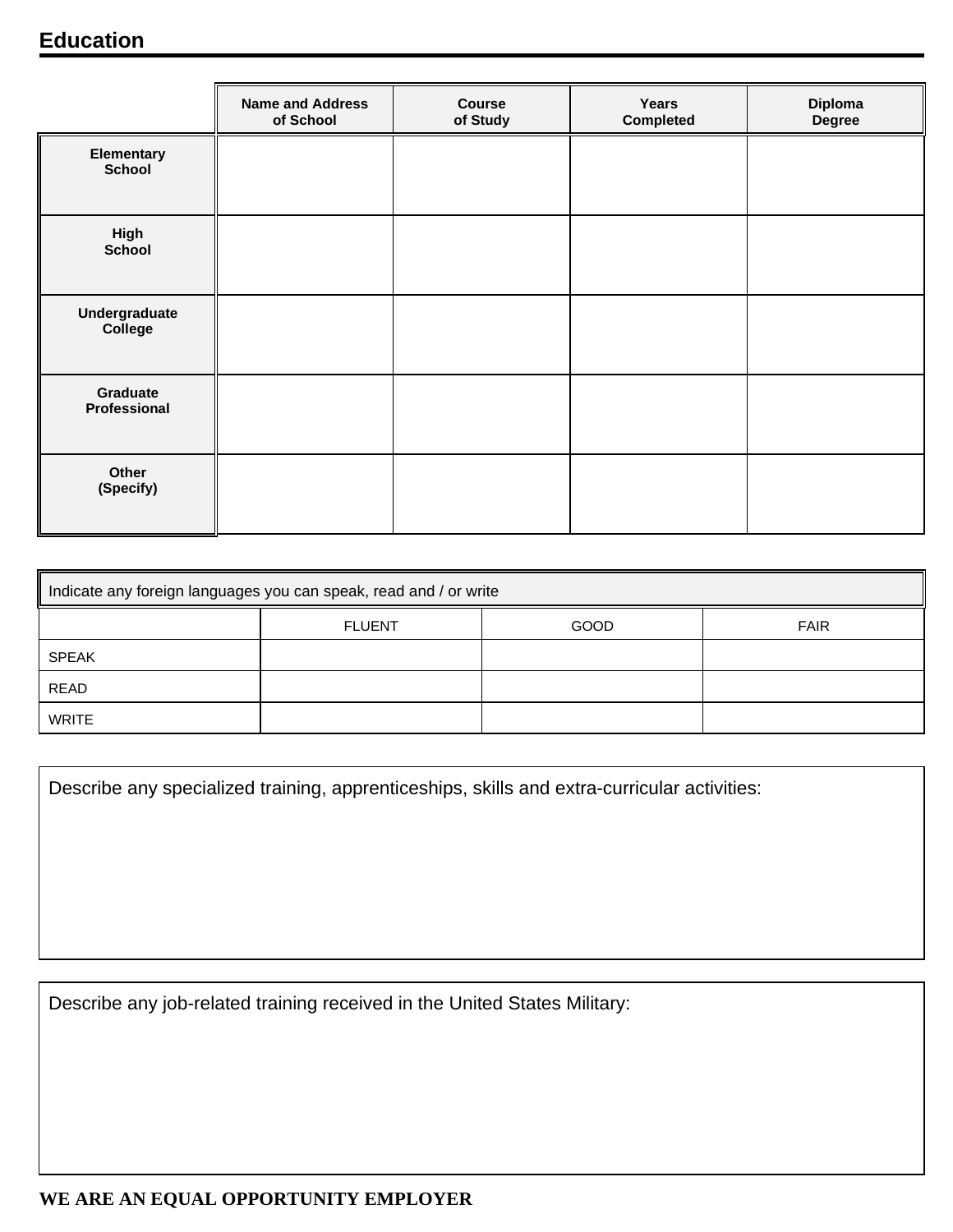## **Employment Experience**

Start with your present or last job. Include any job-related military service assignments and volunteer activities. You may exclude organizations which indicate race, color, religion, gender, national origin, disabilities or other protected status.

| Employer:           | Dates Employed |    | Work Performed |
|---------------------|----------------|----|----------------|
| Address:            | From           | To |                |
|                     |                |    |                |
| Telephone Number(s) | Job Title      |    |                |
|                     |                |    |                |
|                     | Supervisor     |    |                |
| Employer:           | Dates Employed |    | Work Performed |
| Address:            | From           | To |                |
|                     |                |    |                |
| Telephone Number(s) | Job Title      |    |                |
|                     |                |    |                |
|                     | Supervisor     |    |                |
| Employer:           | Dates Employed |    | Work Performed |
| Address:            | From           | To |                |
|                     |                |    |                |
| Telephone Number(s) | Job Title      |    |                |
|                     |                |    |                |
|                     | Supervisor     |    |                |
| Employer:           | Dates Employed |    | Work Performed |
| Address:            | From           | To |                |
|                     |                |    |                |
| Telephone Number(s) | Job Title      |    |                |
|                     |                |    |                |
|                     | Supervisor     |    |                |

### *If you need additional space, please continue on a separate sheet of paper.*

List professional, trade, business or civic activities and offices held. *You may exclude membership which would reveal gender, race, religion, national origin, age, ancestry, disability or other protected status:*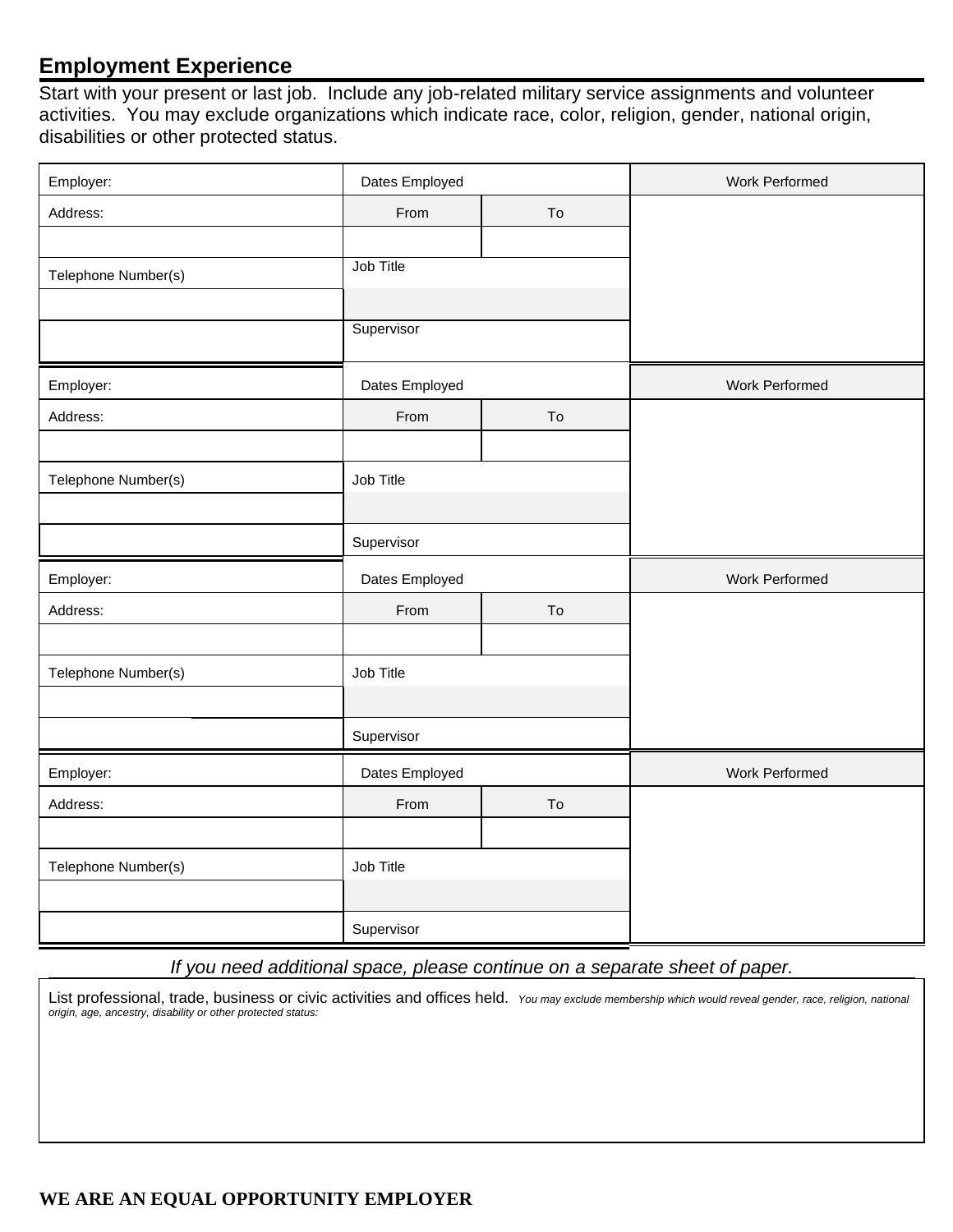## **Additional Information**

#### **Other Qualifications**

Summarize special job-related skills and qualifications acquired from employment or other experience.

| <b>Specialized Skills</b>                 | <b>Check Skills / Equipment Operated</b> |                                   |  |
|-------------------------------------------|------------------------------------------|-----------------------------------|--|
| Typing Speed __________________ net wpm   |                                          | Fax machine _____________________ |  |
| Ten-key speed ___________________ net spm |                                          |                                   |  |
|                                           | List types of software used              |                                   |  |
| Word Processing ___________               | List types of software used              |                                   |  |
| Data base ________________                |                                          |                                   |  |
|                                           | List types of software used              |                                   |  |
|                                           |                                          |                                   |  |
|                                           |                                          |                                   |  |
|                                           |                                          |                                   |  |

| State any additional information you feel may be helpful to us in considering your application.                                                                                                                           |            |  |  |  |
|---------------------------------------------------------------------------------------------------------------------------------------------------------------------------------------------------------------------------|------------|--|--|--|
|                                                                                                                                                                                                                           |            |  |  |  |
|                                                                                                                                                                                                                           |            |  |  |  |
|                                                                                                                                                                                                                           |            |  |  |  |
|                                                                                                                                                                                                                           |            |  |  |  |
|                                                                                                                                                                                                                           |            |  |  |  |
|                                                                                                                                                                                                                           |            |  |  |  |
| DO NOT ANSWER THIS QUESTION UNLESS YOU HAVE BEEN INFORMED ABOUT THE<br>Note to Applicants:<br>REQUIREMENTS OF THE JOB FOR WHICH YOU ARE APPLYING.                                                                         |            |  |  |  |
| Are you capable of performing in a reasonable manner the activities involved in the job or<br>occupation for which you have applied? A description of the activities involved in such a<br>job or occupation is attached. | No.<br>Yes |  |  |  |

## **References**

| 1. (Name) | Phone # | (Address) |
|-----------|---------|-----------|
| 2. (Name) | Phone # | (Address) |
| 3. (Name) | Phone # | (Address) |

## **WE ARE AN EQUAL OPPORTUNITY EMPLOYER**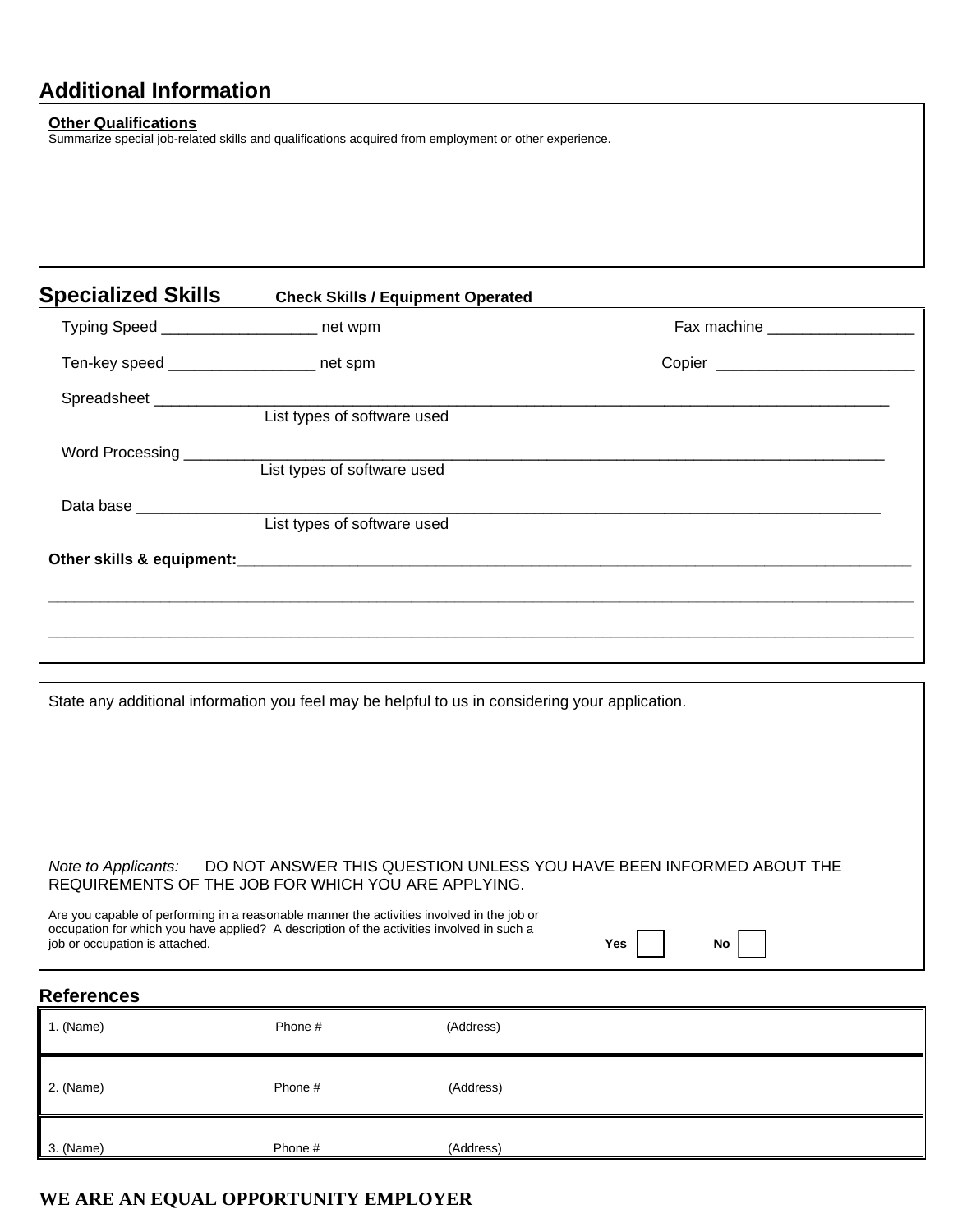#### **APPLICATION RELEASE**

To the best of my knowledge, the information herein is true and complete. I understand that falsification of this application will be grounds for elimination from further consideration or, if employed, for dismissal at any time.

I understand that I will be required to provide documentation showing authorization to work in the United States.

I certify that I am not engaged in any activity or business that could be considered in conflict with the City's interest, nor will I become engaged in such activity or business if employed.

I understand that all application materials become the property of the City of Ferndale and will not be returned.

I hereby understand and acknowledge that, unless otherwise defined by applicable law, any employment relationship with this organization is of an "*at will"* nature, which means that the Employee may resign at any time and the Employer may discharge Employee at any time with or without cause. It is further understood that this "*at will"* employment relationship may not be changed by any written document or by conduct unless such change is specifically acknowledged in writing by an authorized executive of this organization.

I hereby authorize the City of Ferndale or its agents to solicit information regarding my previous employment, educational background and any other similar background information regarding my character, general reputation and credit, and to contact any previous employers and references I have given on my employment application regarding this information. I authorize all previous employers to furnish the City or its agents with any and all such information as described above that they may have regarding my employment and reason for leaving. I release all parties and persons connected with any such request for information or the furnishing of such information from all claims, liabilities and damages for any reason arising out of the request. If employed, I release the City from any liability for future references the City may provide regarding my work history.

\_\_\_\_\_\_\_\_\_\_\_\_\_\_\_\_\_\_\_\_\_\_\_\_\_\_\_\_\_\_\_\_\_\_\_\_\_\_\_\_\_\_\_\_\_\_\_\_ \_\_\_\_\_\_\_\_\_\_\_\_\_\_\_\_\_\_\_\_\_\_\_\_\_\_\_\_\_\_\_\_\_\_

Signature of Applicant Date of Applicant Date of Applicant Date of Applicant Date of Applicant Date of Applicant Date of Applicant Date of Applicant Date of Applicant Date of Applicant Date of Applicant Date of Applicant D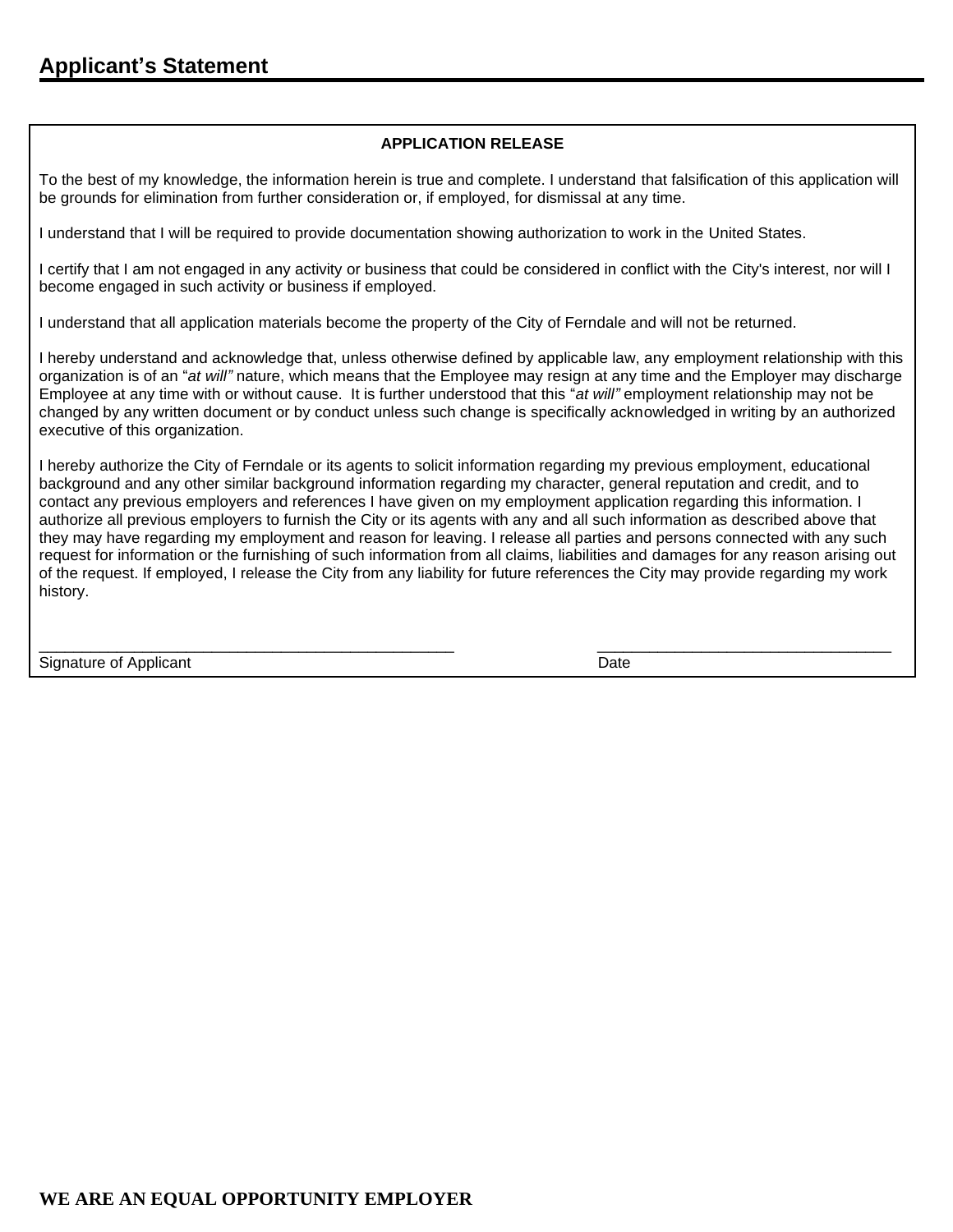## **City of Ferndale JOB DESCRIPTION**

## **FINANCE DIRECTOR**

| <b>REPORTS TO:</b><br><b>City Administrator</b>                                                                                                                                                                                                                                                                                                                                                                                        | <b>DEPARTMENT:</b><br><b>Finance Department</b> | <b>EXEMPT</b> | <b>CLASSIFICATION:</b>                                                                                                            |
|----------------------------------------------------------------------------------------------------------------------------------------------------------------------------------------------------------------------------------------------------------------------------------------------------------------------------------------------------------------------------------------------------------------------------------------|-------------------------------------------------|---------------|-----------------------------------------------------------------------------------------------------------------------------------|
| <b>JOB SUMMARY:</b><br>Responsible for planning, organizing, directing, and<br>controlling all activities and duties of the Finance<br>Department as defined by state and federal law and City<br>Code, and related duties as assigned by the City Council<br>through Council ordinance and resolution. Represents the<br>City on accounting matters and provides support services to<br>all City departments as directed or required. |                                                 |               | <b>LAST REVISED:6/2022</b><br>Mayor Review: 6/2022<br><b>Dept Head Review:</b><br><b>Union Review:</b><br><b>Employee Review:</b> |

#### **ESSENTIAL FUNCTIONS General Authority:**

Responsible for the design and implementation of the municipal budget, together with internal and external policies and procedures necessary to effectively and efficiently administer the budget and overall City finances. The Finance Director is responsible for collaborating with a diverse group of stakeholders to ensure that the City can meet identified levels of service and long-range plans, and to effectively communicate the opportunities and risks associated with different policy choices, all consistent with state, federal, and local law.

### **Accounting and Finance:**

Ensure compliance with state and national utility/governmental accounting requirements in conformance with Generally Accepted Accounting Principles (GAAP). Provide information on which financial decisions can be made and ensure financial transaction compliance with established budget, policies, and laws. Coordinate with the State Auditor's annual examination of the City's finances, internal controls, and compliance with laws. Prepare annual operating budget plan in accordance with legislative resource allocation and state laws. Assure collection of the City's revenues, maintain an adequate cash flow, provide maximum investment earnings, and develop multi-year financial strategies to achieve long-term facility and capital project goals. Maintain proper banking relations. Attempt to obtain favorable bond ratings. Administer grants, loans, and other funding or assessment packages in accordance with state laws. Prepare and direct preparation of comprehensive reports, budgets, and departmental materials. and correspondence.

Effectively delegate responsibilities within the department, and coordinate with other departments on shared responsibilities.